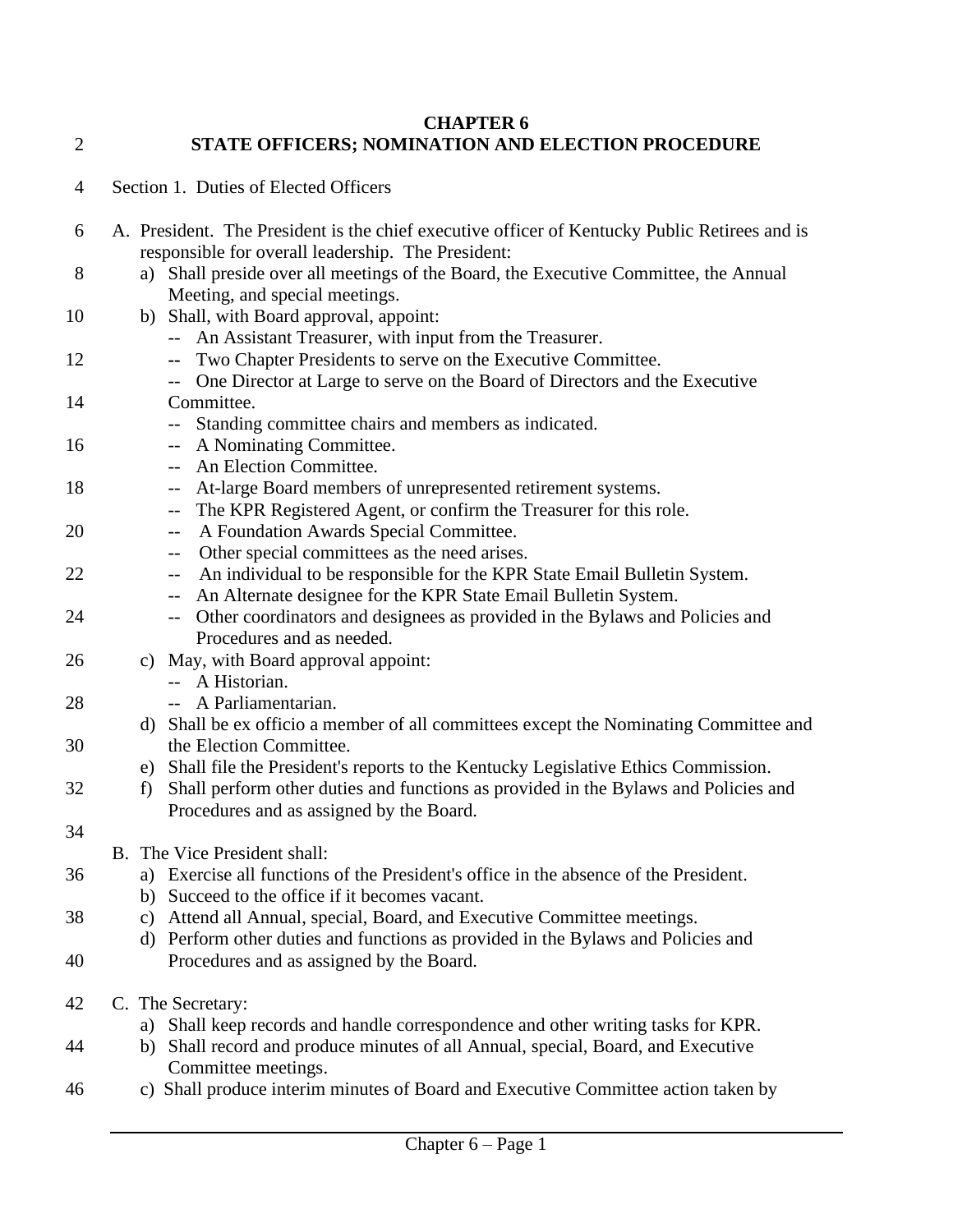|    |              | E-mail or other types of electronic media and ensure that the minutes are attached to        |
|----|--------------|----------------------------------------------------------------------------------------------|
| 48 |              | the minutes of the Board meeting at which they are presented for ratification.               |
|    | d)           | Shall send copies of all minutes to Board members.                                           |
| 50 | e)           | Shall send all official documents-including minutes of all meetings, reports,                |
|    |              | correspondence, and other records-to the Administrative Manager for KPR's official           |
| 52 |              | repository on a continuing basis.                                                            |
|    | f            | Shall work with the Administrative Manager to ensure that revised replacement pages          |
| 54 |              | and notification of pen-and-ink changes are released as appropriate.                         |
|    | $\mathbf{g}$ | Shall work with the webmaster to ensure that the Policies and Procedures Manual is           |
| 56 |              | maintained and updated on the website in a timely manner.                                    |
|    | h)           | Shall keep records easily accessible and transfer all files to his/her successor in a        |
| 58 |              | timely manner.                                                                               |
|    | $\mathbf{i}$ | May write a narrative history of KPR's activities during her/his term of office.             |
| 60 | $\mathbf{j}$ | Shall attend all Annual, special, Board, and Executive Committee meetings.                   |
|    | $\bf k)$     | Shall perform other duties and functions as provided in the Bylaws and Policies and          |
| 62 |              | Procedures and as assigned by the Board.                                                     |
|    |              |                                                                                              |
| 64 |              | D. The Treasurer is the financial officer of KPR. The Treasurer shall:                       |
|    |              | a) Process invoices for payment and prepare checks. Examine all invoices for payment         |
| 66 |              | to ensure they are authorized, accurate, and documented before a check is issued. All        |
|    |              | invoices for credit card purchases must be signed by the person purchasing the item.         |
| 68 |              | Immediately after writing the checks, the Treasurer posts all checks to the accounting       |
|    |              | records by type of expense (travel, postage, etc.).                                          |
| 70 |              | b) Remit dues to the Local Chapters quarterly (monthly for January, February, and            |
|    |              | March), based on information received from the Administrative Manager.                       |
| 72 |              | c) Co-sign, with the Assistant Treasurer, checks issued against KPR accounts. The            |
|    |              | Administrative Manager is not authorized to sign checks.                                     |
| 74 | d)           | Maintain financial information and produce quarterly reports, including a budget             |
|    |              | report, a balance sheet, an income statement, and other reports, for distribution at each    |
| 76 |              | Board meeting and Annual Meeting and as requested by the President or the Board.             |
|    |              | e) Receive bank statements; review and reconcile all transactions.                           |
| 78 | f)           | Work with the Administrative Manager to carry out fiscal policies and procedures             |
|    |              | approved by the Board.                                                                       |
| 80 | g)           | Jointly with the Administrative Manager, ensure that an adequate system is established       |
|    |              | for receiving, accounting for, and depositing all dues and other income within ten (10)      |
| 82 |              | working days.                                                                                |
|    |              | h) Ensure that financial records pertaining to the office of Treasurer create an acceptable  |
| 84 |              | audit trail for an annual audit/review as specified in the chapter on audit procedures       |
|    |              | and that they are open for audit at any time, and, immediately after the close of the fiscal |
| 86 |              | year, submit financial records to the SAC as provided in the chapter on audit procedures.    |
|    | $\rm i)$     | Prepare an annual budget as specified in the chapter on state administration and             |
| 88 |              | operation, for approval by the Board at its December quarterly meeting.                      |
|    | $\mathbf{j}$ | Prepare and distribute 1099 forms to contract employees by January 30 of each year.          |
| 90 | $\bf k)$     | Monitor expenditures by budget category and inform the President when expenses               |
|    |              | approach the amount approved by the Board.                                                   |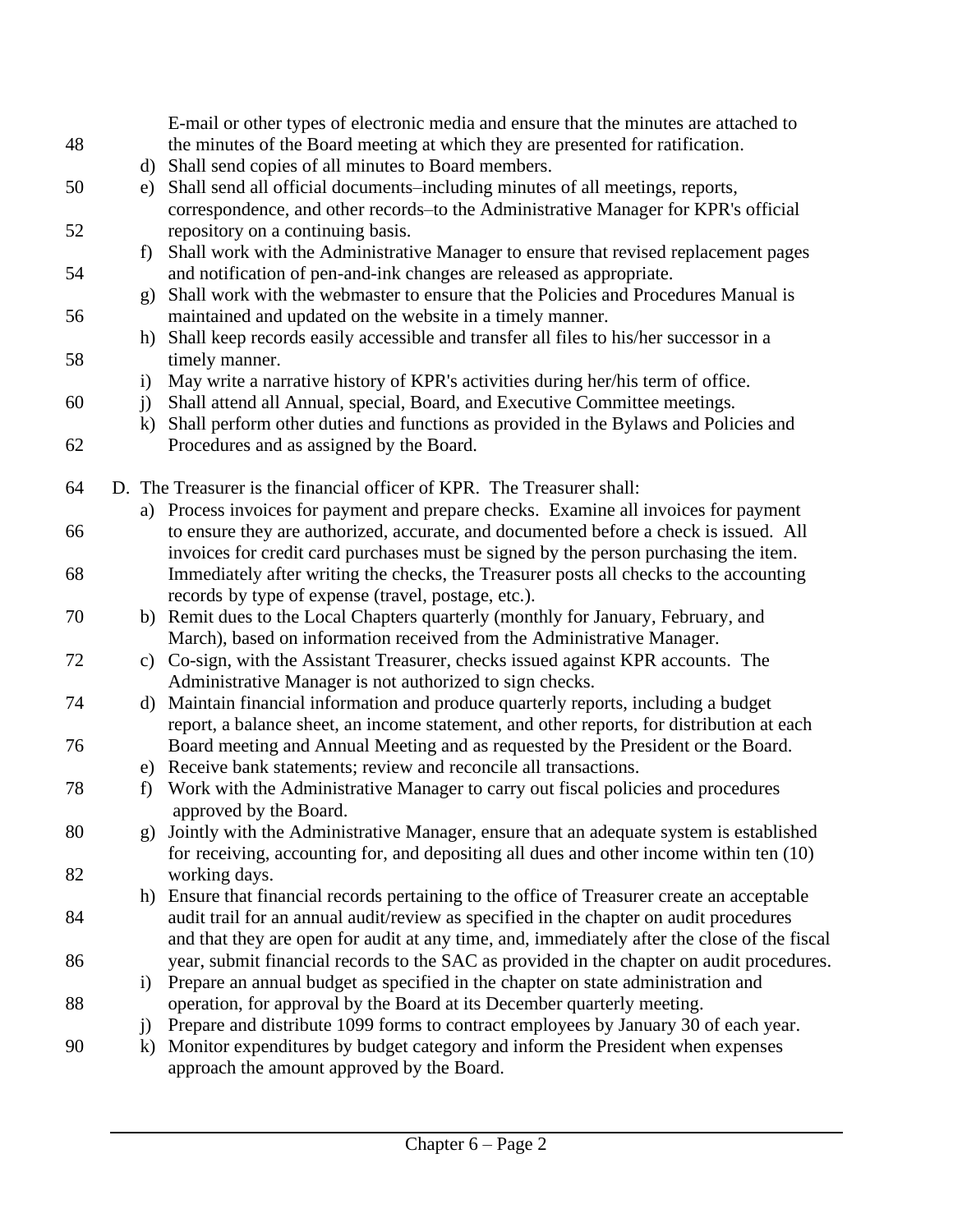| 92  | Prepare and submit these reports:<br>$\left  \right\rangle$                                       |
|-----|---------------------------------------------------------------------------------------------------|
|     | -- 1096 form transmitting 1099 forms for contract employees, due to the Federal                   |
| 94  | Government by February 28 each year.                                                              |
|     | 990-EZ form, due to the Federal Government by May 15 each year.                                   |
| 96  | -- Annual Report to the Secretary of State, due June 30 each year, in accordance with             |
|     | information on file in the Administrative Manager's office.                                       |
| 98  | m) Prepare and submit to the Kentucky Legislative Ethics Commission the "Initial                  |
|     | Legislative Agent/Employer Registration Statement" and fee, in accordance with                    |
| 100 | Chapter 8, Section 5. A. of this Manual.                                                          |
|     | n) Attend all Annual, special, Board, and Executive Committee meetings.                           |
| 102 | o) On a continuing, timely basis, provide the appropriate documents and records to the            |
|     | repository in the Administrative Manager's office, in accordance with the retention and           |
| 104 | disposal schedule, maintaining copies of the documents to pass on to her/his successor.           |
|     | p) Perform other duties and functions as provided in the Bylaws and Policies and                  |
| 106 | Procedures and as assigned by the Board.                                                          |
|     | q) Transfer files to her/his successor.                                                           |
| 108 |                                                                                                   |
|     | Section 2. Duties of State Appointed Officers                                                     |
| 110 |                                                                                                   |
|     | The appointed officers may include an Assistant Treasurer, a Historian, and/or a Parliamentarian. |
| 112 |                                                                                                   |
|     | A. Assistant Treasurer. The Assistant Treasurer shall:                                            |
| 114 | a) Exercise all functions of the Treasurer's office in the absence of the Treasurer.              |
|     | b) Co-sign checks issued against KPR accounts.                                                    |
| 116 | Attend all Annual, special, Board, and Executive Committee meetings.<br>C)                        |
|     | d) Perform other duties and functions as provided in the Bylaws and Policies and                  |
| 118 | Procedures and as assigned by the Board.                                                          |
|     |                                                                                                   |
| 120 | B. Historian. The Historian shall prepare a narrative account of KPR's activities during          |
|     | his/her term of office, which, when approved by the Board, will become a permanent                |
| 122 | part of KPR's official history. This duty may be carried out by the Secretary.                    |
| 124 | C. The Parliamentarian shall:                                                                     |
|     | a) Serve as a consultant who advises the President and other officers, committees,                |
| 126 | and members on matters of parliamentary procedure.                                                |
|     | b) Upon request, assist in the planning and facilitating of business to be introduced.            |
| 128 |                                                                                                   |
|     | Section 3. Nomination and Election Procedure                                                      |
| 130 |                                                                                                   |
|     | A. Nominating Committee                                                                           |
| 132 | 1) The Chair shall preside over the Committee's activities for nominating a slate of              |
|     | new State Officers.                                                                               |
| 134 | 2) The Chair shall discuss with Committee members the nominees needed for State                   |
|     | office and duties of the officers.                                                                |
| 136 | 3) The Committee shall identify, secure consent from, and obtain biographical                     |
|     | information from, members in good standing to be candidates for office.                           |
|     |                                                                                                   |